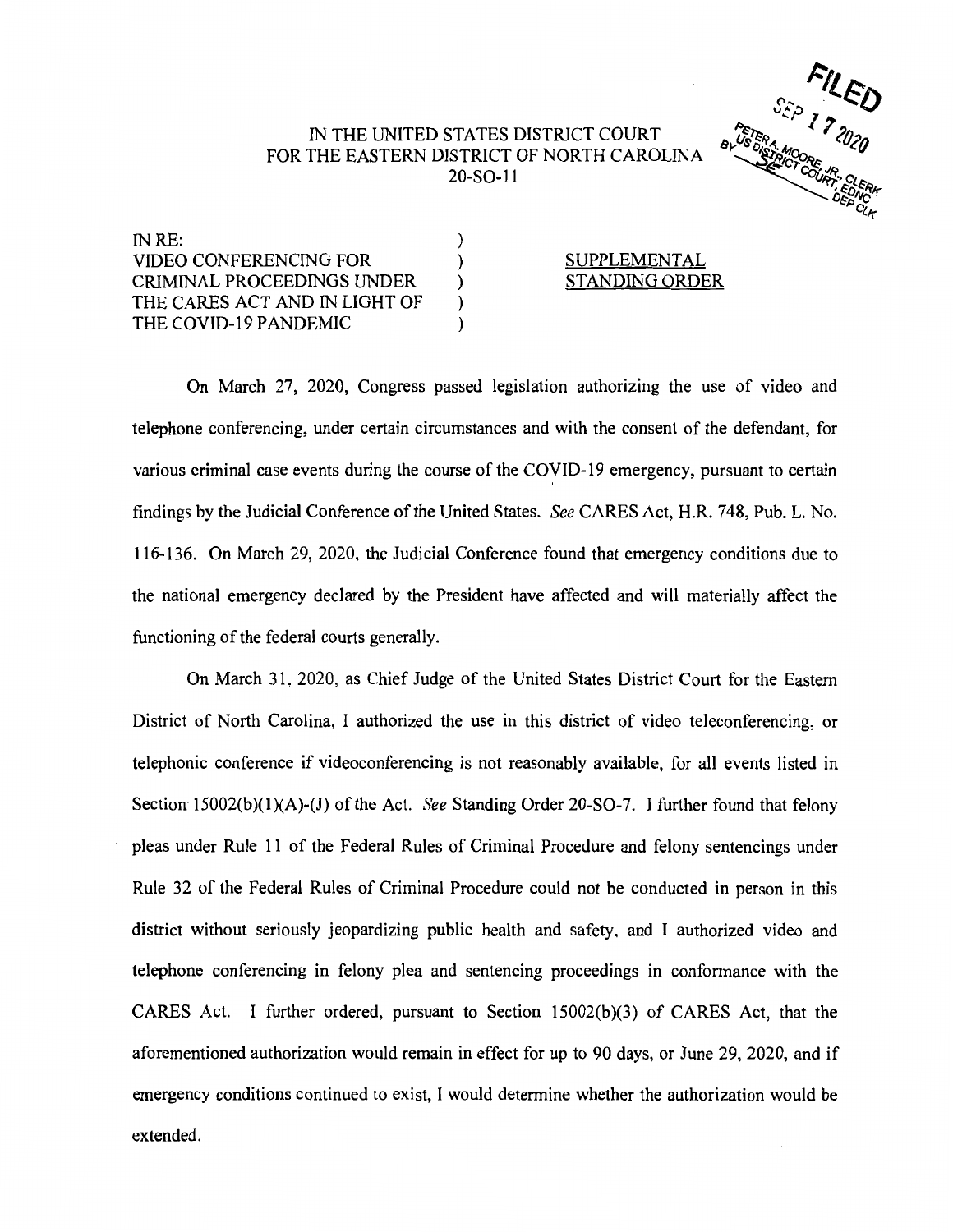On June 29, 2020, I extended authorization for conducting video and telephone conference proceedings for all events listed in Section  $15002(b)(1)(A)-(J)$  with the consent of the defendant or juvenile. *See* Standing Order 20-SO-9. On July 13, 2020, based on changed circumstances in this district, I further found that felony please under Rule 11 of the Federal Rules of Criminal Procedure and felony sentencings under Rule 32 of the Federal Rules of Criminal Procedure could not in some cases in this district be conducted in person without seriously jeopardizing public health and safety. *See* Revised Standing Order 20-SO-9-1. Accordingly, I extended authorization for conducting video and telephone conference proceedings in felony plea and sentencing proceedings in accordance with the CARES Act. *Id.*  I ordered that these extended authorizations would remain in effect for up to 90 days from June 29, 2020, and if emergency conditions continued to exist, I would determine whether the authorization would be extended.

As of the date of this order, the national emergency declaration and the Judicial Conference finding remain in effect. Additionally, there are at least 185,781 confirmed cases of COVID-19 within the State of North Carolina. Due to the impact of the COVID-19 pandemic, the court is at times unable to use some of its locations. As a result, emergency conditions due to the COVID-19 virus have affected and will continue to materially affect the functioning of the courts within this judicial district. Accordingly, pursuant to the Section 15002(b)(l) of the CARES Act, I hereby extend the authorization for the use in this district of video teleconferencing, or telephonic conference if videoconferencing is not reasonably available, for all events listed in Section  $15002(b)(1)(A)$ -(J) of the Act. Such proceedings may be conducted via video or telephone conference only with the consent of the defendant or juvenile after consultation with counsel.

2